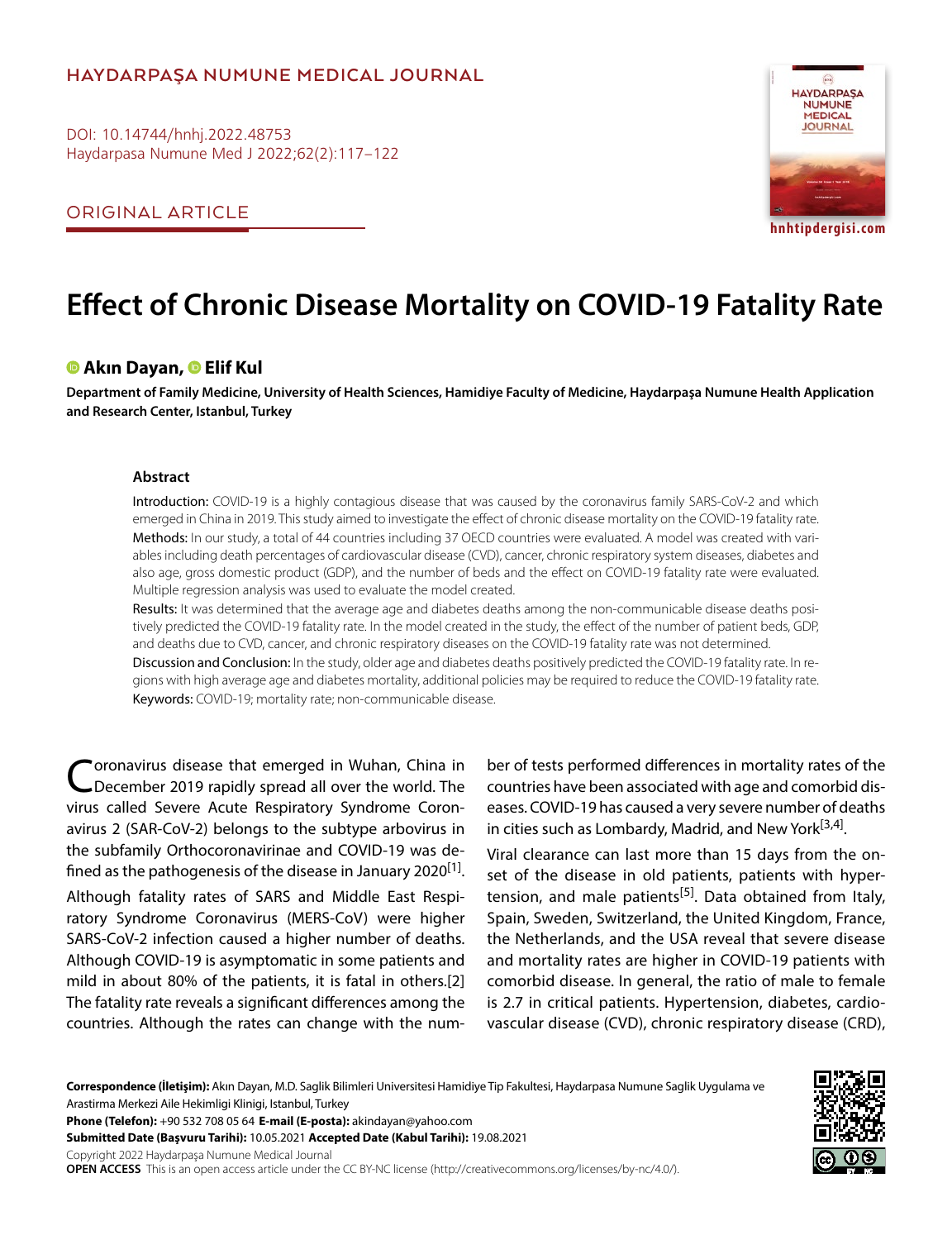weak immune system, cancer, and obesity can be among the underlying diseases in COVID-19 patients admitted to the intensive care unit<sup>[6-9]</sup>.

According to the data from 26 countries in 2012, about 50% of the MERS-CoV patients resulting in 586 deaths had diabetes and hypertension, 30% had a cardiac disease, and 16% had obesity. It is reported that diseases associated with metabolic syndrome such as diabetes, hypertension, CVD, and obesity may be associated with the pathogenesis of MERS-CoV and weaken the immune system against coronavirus disease<sup>[10]</sup>. Similarly, it is reported that in the case the elderly with comorbidity and patients especially with hypertension, coronary artery disease (CAD), or diabetes are infected with SARS-CoV-2 that they develop severe symptoms. Publications are reporting that those with CVD account for a large part of COVID-19 deaths. According to the mortality data published by the Chinese National Health Commission, 35% of the patients with SARS-CoV-2 infection have hypertension history and 17% have CAD history<sup>[11]</sup>.

Causes of mortality account for the basic data to detect the tendencies of the public toward death and their health conditions. CADs, stroke, lower respiratory tract infections, and CRD have remained the most important causes of death for the last 10 years. Furthermore, dementia and diabetes in high-income countries cause a severe number of deaths<sup>[12]</sup>. Although the mortality rate of CAD in Western countries has considerably decreased thanks to the improvement of primary protection, diagnosis, and treatment in recent years, metabolic risk factors such as diabetes, hypertension, and obesity have increased<sup>[13]</sup>.

This study aimed to investigate the effect of the causes of non-communicable disease mortality on COVID-19 fatality rate in the Organization for Economic Cooperation and Development (OECD) countries.

## **Materials and Methods**

#### **Participants**

This study is observational and descriptive research and aimed to assess the relationship between the dependent variable COVID-19 fatality rate and chronic disease mortality considering the independent variables including average age, gross domestic product (GDP), and the number of patient beds (per 1000 persons). Among chronic disease mortalities, death percentages of CVD, CRD, cancer, and diabetes were included in the study.

A total of 44 countries that are OECD countries and that have data in OECD including South Africa, Russia, China,

India, Indonesia, Costa Rica, and Brazil were included in the study. Countries' annual data on chronic disease deaths belonging to the very recent years were obtained as death percentages from the 2016 data of the World Health Organization<sup>[14]</sup>. The total average age, number of deaths, and country populations of the COVID-19 patients were obtained from Worldometers on the February 16, 2021<sup>[15]</sup>. The data on the number of hospital beds (per 1000 persons) were obtained from OECD and GDP data of the countries were obtained from the World Bank<sup>[16,17]</sup>.

The fatality rate is calculated with the formula of (Total number of deaths caused by COVID-19/Number of COVID-19 patients)×100.

The study was approved by the Ministry of Health Scientific Research Platform (Approval number: 2020-05-02 T19\_21\_30).

#### **Statistical Analysis**

Statistical analyzes were performed using the Statistical Package for the Social Science-21 (IBM, Armonk, NY, USA) software program published in 2018. Mean and standard deviation were used in the determination of descriptive statistics. Logarithmic transformation was used for the fatality rate and the non-normally distributed dependent variable. Multiple regression analysis was used to assess the effect of independent variables including average age, GDP, number of patient beds, and death percentages of chronic diseases on fatality rate and the dependent variable.

## **Results**

A total of 44 countries were included in the study and the fatality rate, age, the number of patient beds, GDP, and mean mortality rates of the chronic diseases in these countries are given in Table 1.

**Table 1.** Mean and standard deviation values of the variables in the countries included in the study

| n=44                   | Mean±SD           |  |  |  |
|------------------------|-------------------|--|--|--|
| <b>Fatality rate</b>   | $2.26 \pm 1.35$   |  |  |  |
| Average age (Year)     | $39.71 \pm 5.48$  |  |  |  |
| Number of beds*        | $4.29 + 2.68$     |  |  |  |
| GDP (dollar)           | 35658.79+25672.24 |  |  |  |
| CVD mortality (%)      | $33.66 + 9.48$    |  |  |  |
| Cancer mortality (%)   | 24.96±5.73        |  |  |  |
| CRD mortality (%)      | $6.21 + 2.22$     |  |  |  |
| Diabetes mortality (%) | $3.05 + 2.37$     |  |  |  |

GDP: Gross domestic product; CVD: Cardiovascular disease; CRD: Chronic respiratory disease.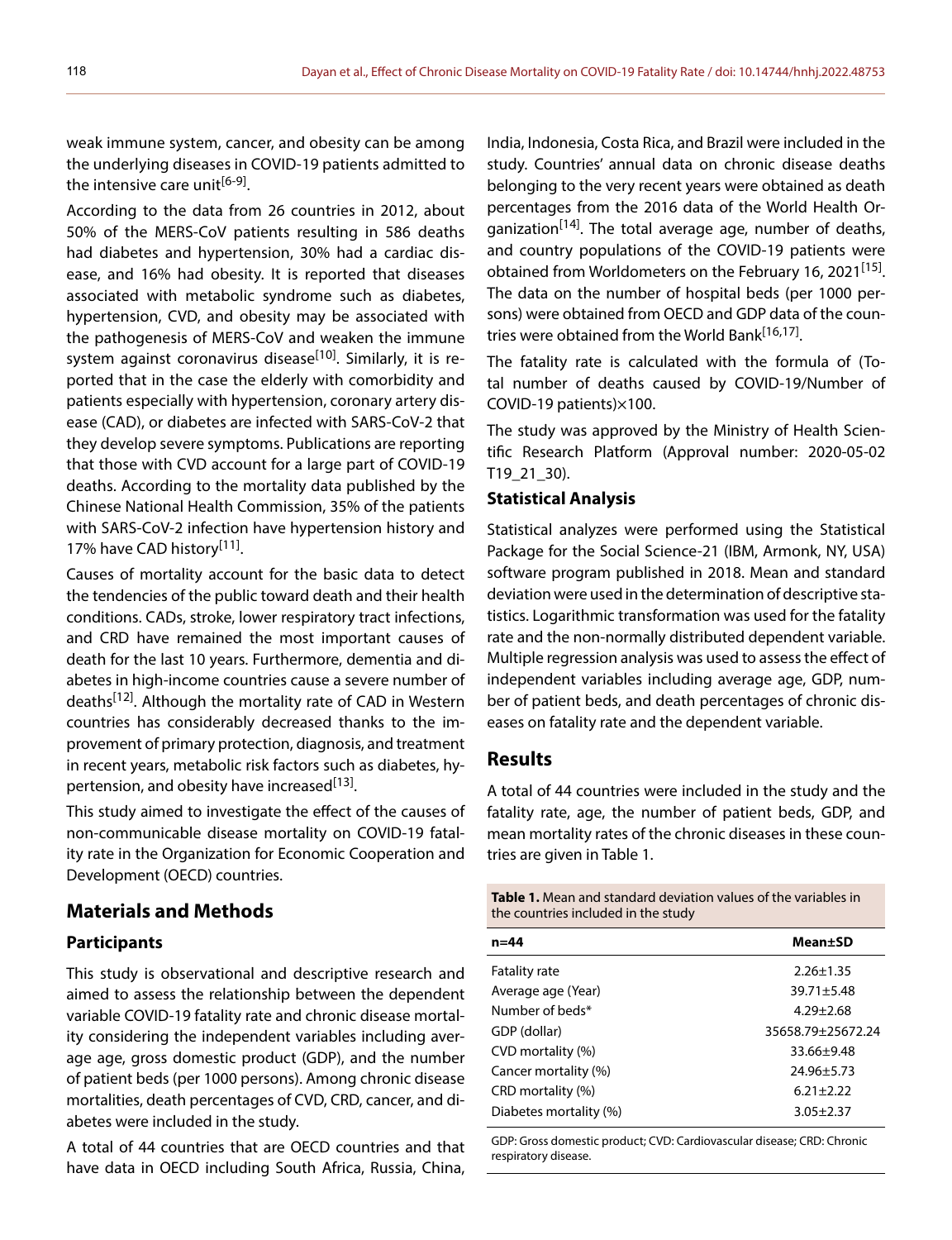The multiple regression model was created using the independent variables such as average age, the number of beds per thousand persons, GDP, and death percentages of CVD, cancer, CRD, and diabetes in the model to predict the COVID-19 fatality rate of the countries.

As a result of the analysis, a significant regression model was found: F (7, 36) 3.76, p=0.004. Independent variables explained 31% of the variance in the dependent variable (adjusted  $r^2=0.31$ ).

The variance analysis of the variables affecting the COVID-19 fatality rate and model is shown in Table 2 and the distribution graph in Figure 1.

According to the multiple regression analysis, average age and diabetes deaths in countries analyzed statistically significantly and positively affected the COVID-19 fatality rate, which suggests that the death percentage of diabetes statistically significantly affects the COVID-19 fatality rate in the same direction,  $\beta = 0.58$ , t (36)=3.13, p=0.003, and  $pr^2$ =0.21, which means the effect size of diabetes variable on fatality rate is 0.21. Countries' average age statistically significantly affects COVID-19 fatality rate in the same direction as well,  $\beta$ =0.61, t (36)=2.66, p=0.012, and pr<sup>2</sup>=0.12, which means the effect size of average age variable on fatality rate is 0.12. The results of multiple regression analyzes are shown in Table 3.

Number of beds per 1000 persons, GDP and death percent-

| <b>Table 2.</b> Variance analysis |            |         |    |                               |       |       |  |  |  |  |
|-----------------------------------|------------|---------|----|-------------------------------|-------|-------|--|--|--|--|
| Model                             |            | squares |    | Total sum of d.f Mean squares | .F    | р     |  |  |  |  |
|                                   | Regression | 0.926   |    | 0.132                         | 3.762 | 0.004 |  |  |  |  |
|                                   | Residual   | 1.265   | 36 | 0.035                         |       |       |  |  |  |  |
|                                   | Total      | 2 1 9 1 | 43 |                               |       |       |  |  |  |  |



o

**Figure 1.** Regression distribution graph.

ages of CVD, cancer and CRD had no statistically significant effect on COVID-19 fatality rate ( $\beta$ =0.001, t [36]=0.003, and p:0.997; ß=–0.301, t [36]=–1.803, and p:0.080; ß=0.158, t [36]=0.722, and p:0.475; ß=−0.192, t [36]=−0.911, and p:0.369; and ß=0.311, t [36]=1.777, and p:0.084, respectively).

## **Discussion**

1.00

Advanced age and chronic diseases affect deaths caused by COVID-19 $^{[18-20]}$ . According to our study, countries' age average and the number of deaths caused by diabetes had a significant effect on the COVID-19 fatality rate in the same direction.

In a study performed with 906,849 COVID-19 patients in the United States of America, there were four previously available cardiometabolic conditions in most of the patients hospitalized. Of the patients hospitalized due to COVID-19, 30% had obesity, 26% had hypertension, 21%

| <b>Rapie 3.</b> Multiple regression drialysis results |                                                                                                                                                                         |            |           |          |          |       |         |  |  |
|-------------------------------------------------------|-------------------------------------------------------------------------------------------------------------------------------------------------------------------------|------------|-----------|----------|----------|-------|---------|--|--|
|                                                       | R <sub>2</sub>                                                                                                                                                          | Adj. $R^2$ | B         | ß        |          | р     | pr      |  |  |
|                                                       | 0.42                                                                                                                                                                    | 0.31       | $-0.91$   |          | $-2.249$ | 0.031 |         |  |  |
|                                                       |                                                                                                                                                                         |            | 0.014     | 0.611    | 2.658    | 0.012 | 0.34    |  |  |
|                                                       |                                                                                                                                                                         |            | < 0.001   | 0.001    | 0.003    | 0.997 | 0.001   |  |  |
|                                                       |                                                                                                                                                                         |            | $<-0.001$ | $-0.301$ | $-1.803$ | 0.080 | $-0.29$ |  |  |
|                                                       |                                                                                                                                                                         |            | 0.004     | 0.158    | 0.722    | 0.475 | 0.12    |  |  |
|                                                       |                                                                                                                                                                         |            | $-0.008$  | $-0.192$ | $-0.911$ | 0.369 | $-0.15$ |  |  |
|                                                       |                                                                                                                                                                         |            | 0.032     | 0.311    | 1.777    | 0.084 | 0.28    |  |  |
|                                                       |                                                                                                                                                                         |            | 0.055     | 0.576    | 3.132    | 0.003 | 0.46    |  |  |
|                                                       | Model<br>1 Constant<br>Average age (year)<br>Number of beds<br>GDP (dollar)<br>CVD Mortality (%)<br>Cancer Mortality (%)<br>CRD Mortality (%)<br>Diabetes Mortality (%) |            |           |          |          |       |         |  |  |

Dependent variable: Log (10) Fatality Rate, Number of beds: per 1000 persons, B: Unstandardized coefficient, ß: Standardized coefficient, pr: partial correlation, GDP: Gross domestic product, CVD: Cardiovascular disease, CRD: Chronic respiratory disease.

**Table 3.** Multiple regression analysis results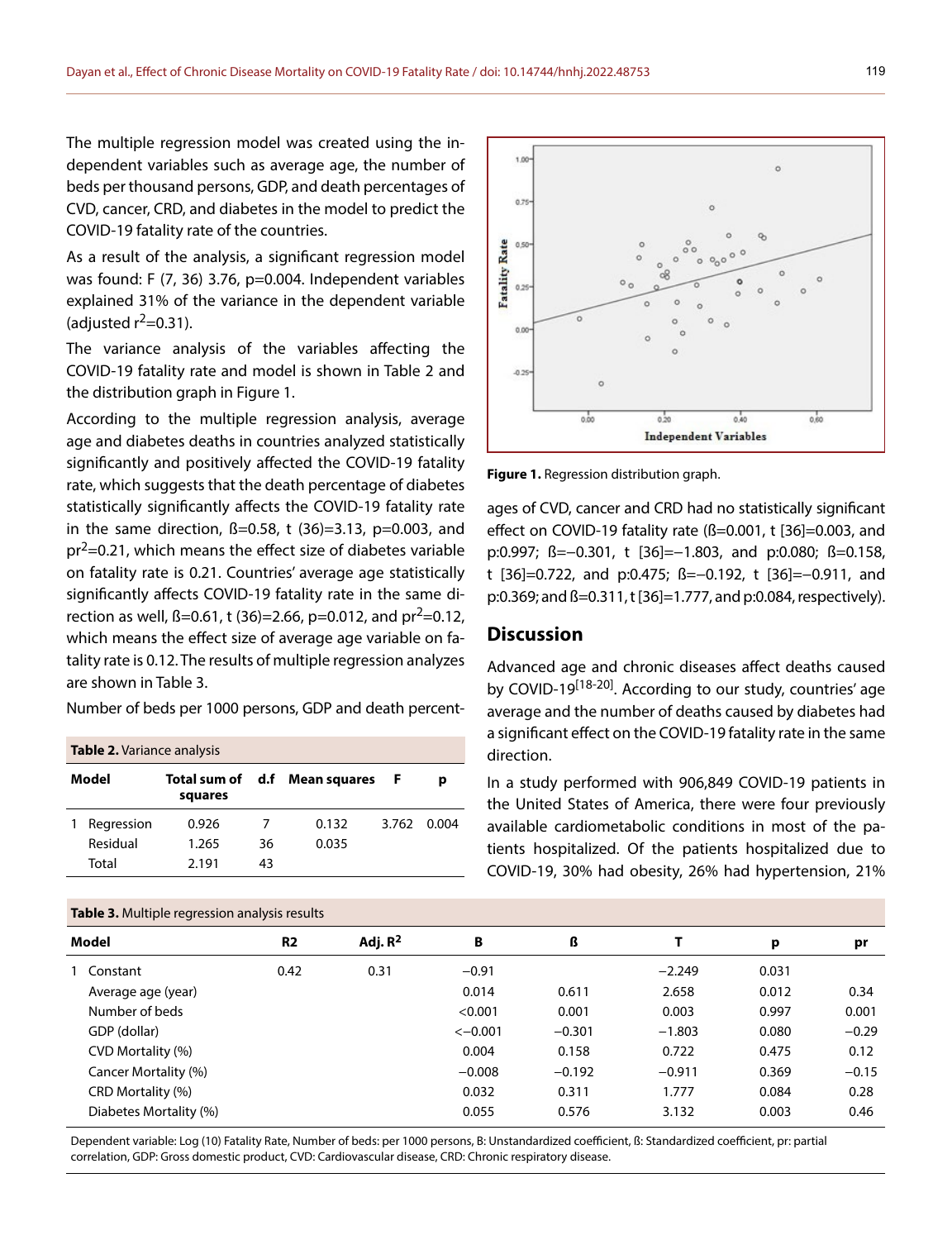had diabetes, and 12% had heart failure. It was found that 10% of the decrease in cardiometabolic conditions would prevent hospitalizations due to COVID-19 at a rate of 11.1% $[21]$ . Guiterrez et al.<sup>[22]</sup> reported in their study in Mexico that the mortality rate of COVID-19 was higher in men than in women and increased by age. The mortality rate of COVID-19 was higher in those diagnosed with obesity, diabetes, and hypertension compared to those without these diseases. In the study by Zhou et al.,<sup>[19]</sup> while there was a difference between deaths due to COVID-19 and survivals in terms of hypertension, CAD, chronic obstructive pulmonary disease, and chronic renal disease, there was no difference in terms of diabetes and cancer diseases.

Patients with diabetes and without diabetes were compared in a retrospective and multicenter cohort trial including 7337 COVID-19 patients in China and it was observed that the incidence of other chronic comorbid diseases and complaints of fatigue and dyspnea were higher in the diabetics. Decreased lymphocyte count, increased neutrophil count, high C-reactive protein (CRP), and elevation of interleukin (IL)-6 accepted as poor prognosis criteria of laboratory tests and mechanical ventilation need was found to be higher in diabetic patients. Moreover, the hospital mortality rate was revealed to be higher in the diabetics in the 28-day follow-up of the patients<sup>[23]</sup>. Guo et al.<sup>[24]</sup> investigated the risk factors affecting COVID-19 prognosis in their study and found similar results with the study performed in China. Among 174 COVID-19 patients, those with diabetes (n=24) had more severe pneumonia, the release of mediators caused by tissue injury and inflammation compared to those without diabetes. Hypercoagulability associated with glucose metabolism disorder was detected. Furthermore, serum levels of inflammatory biomarkers such as IL-6, CRP, serum ferritin, coagulation index, and D-dimer are significantly higher in diabetics. Diabetic patients are more sensitive to the inflammatory storm causing the course of COVID-19 to rapidly become more severe. The data support the idea that diabetes must be considered as a risk factor for rapid progress and poor prognosis of COVID-19.

Singh et al.<sup>[25]</sup> reported that diabetes was common comorbidity in COVID-19 patients and that poor glycemic control increased the mortality rates of COVID-19. Similarly, Zu et al.<sup>[23]</sup> reported that good glycemic control  $(3.9-10)$ mmol/L) decreased mortality rates in diabetic COVID-19 patients<sup>[23,25]</sup>. In the meta-analysis by Wu et al.,<sup>[26]</sup> there was a close relationship between diabetes and COVID-19 mortality.

Azarpazhooh et al.<sup>[27]</sup> assessed the COVID-19 pandemic and burden of non-communicable diseases in 185 countries and found a significant correlation between the burden of CAD and ischemic stroke and COVID-19 deaths. However, the same correlation was not found for total stroke, CVD, and hypertensive heart diseases. In the study by Gaur et al.[20] in India, more than 9.5 million COVID-19 cases and 135,000 deaths were reported at the end of November 2020 and a significant positive correlation was found between the risk factors of non-communicable diseases and COVID-19 deaths. A correlation with the mortality rates of obesity, hypertension, diabetes, CAD, and sociodemographic development indices such as literacy and access to health-care services was also observed. The mortality rate of COVID-19 in India was associated especially with obesity and diabetes among chronic diseases.

In our study, the effects of percentages of deaths due to chronic diseases in OECD countries on COVID-19 fatality rate were assessed and it was found that deaths caused by diabetes affected the COVID-19 fatality rate in the same direction (effect size: 21%), but deaths due to the other chronic diseases such as CVD, CRD, and cancer had no effect on COVID-19 fatality rate.

Age, gender, and comorbidity are basic determinants of the severity and course of COVID-19. Advanced age is a significant risk factor for the severity of COVID-19 disease<sup>[28]</sup>. In the study performed on 44,672 patients including 19 patients with the final diagnosis of COVID-19, Wu et al.<sup>[3]</sup> detected 1023 deaths and found the fatality rate as 2.3. This rate was 8% in the age group of 70–79 and 14.8% in the age group of 80 and above. According to the data of the Turkish Ministry of Health, the fatality rate was reported as 2.57% and the highest fatality rate (26.94%) was reported in patients at the age of 80 and above<sup>[29]</sup>. According to our study, countries' average age affected COVID-19 fatality rate in the same direction (effect size: 12%), which suggests that the COVID-19 fatality rate will be high in regions with a high age average.

In a study in New York, individuals in different income level groups were compared and a significant positive correlation was found between per capita income and negative COVID-19 test result. According to the results of the study, decreasing income increased the risk of getting the disease at a rate of  $27\%^{[30]}$ . According to the study by Chung et al.,<sup>[31]</sup> the hospital bed occupancy rate increased COVID-19 morbidity and mortality. According to the model created in our study, GDP and the number of hospital beds did not have any effect on the COVID-19 fatality rate.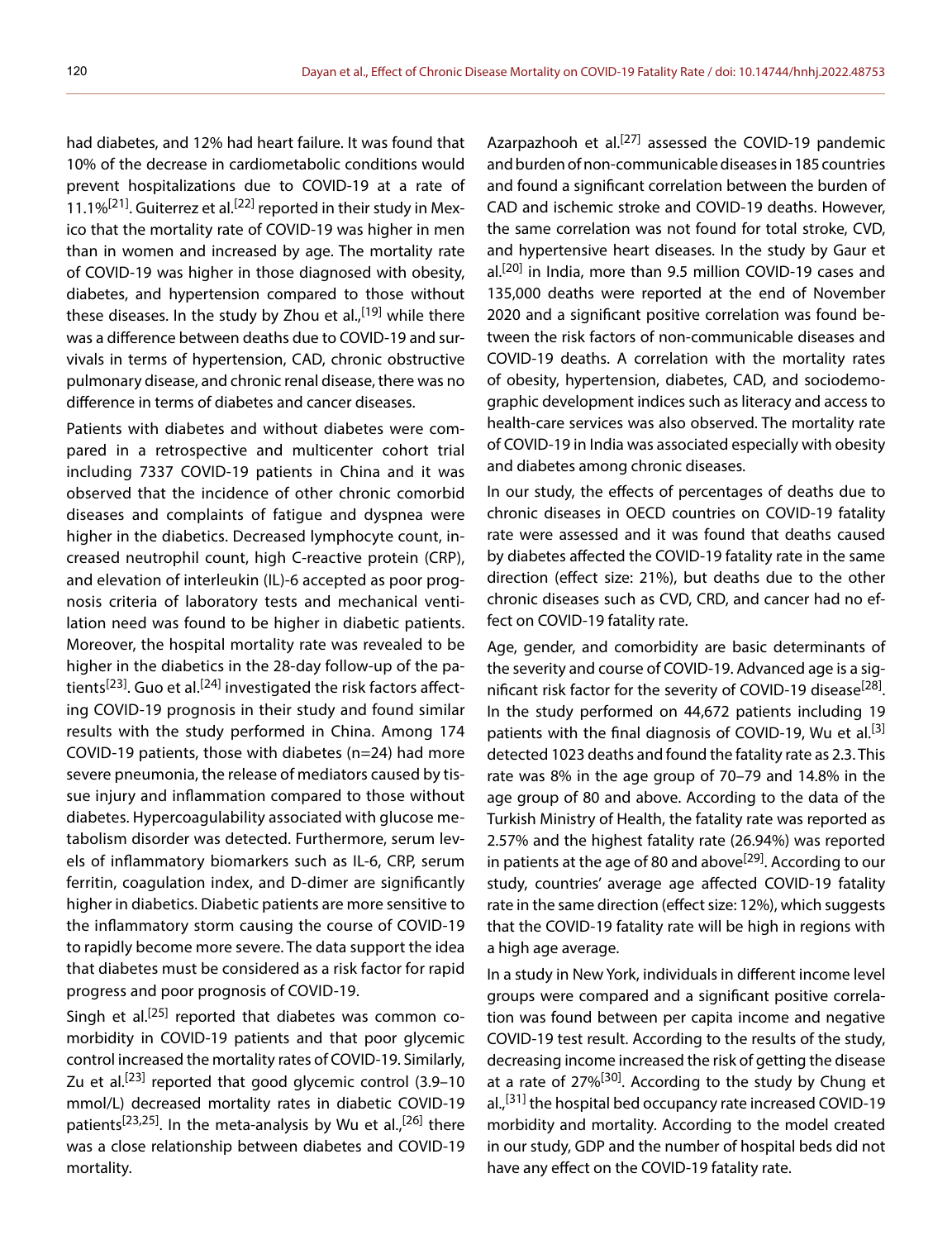# **Conclusion**

In the study, it was concluded that average age and percentages of diabetes death positively predicted the COVID-19 fatality rate, which suggests that the COVID-19 fatality rate will be high in regions that had a high average age and diabetes deaths. Additional measures may be required to reduce the number of deaths caused by COVID-19 in regions or countries with high average age and diabetes mortality compared with the others.

## **Limitations of the Study**

The records of deaths due to COVID-19 are limited only to PCR-positive individuals in some countries, which may limit the number of deaths caused by this disease. Moreover, the data on independent variables in our study belong to years between 2015 and 2018; however, the COVID-19 epidemic is still present, and mortalities increase, which may require performing this study with up-to-date data after the pandemic.

**Ethics Committee Approval:** The study was approved by the Ministry of Health Scientific Research Platform (Approval number: 2020-05-02 T19\_21\_30).

**Peer-review:** Externally peer-reviewed.

**Authorship Contributions:** Concept: A.D.; Design: A.D., E.K.; Data Collection or Processing: A.D.; Analysis or Interpretation: A.D.; Literature Search: A.D., E.K.; Writing: A.D., E.K.

**Conflict of Interest:** None declared.

**Financial Disclosure:** The authors declared that this study received no financial support.

# **References**

- 1. Wu C, Chen X, Cai Y, Xia J, Zhou X, Xu S, et al. Risk factors associated with acute respiratory distress syndrome and death in patients with coronavirus disease 2019 pneumonia in Wuhan, China. JAMA Intern Med 2020;180:934–43. [\[CrossRef\]](https://doi.org/10.1001/jamainternmed.2020.0994)
- 2. Weiss P, Murdoch DR. Clinical course and mortality risk of severe COVID-19. Lancet 2020;395:1014–5. [\[CrossRef\]](https://doi.org/10.1016/S0140-6736(20)30633-4)
- 3. Wu Z, McGoogan JM. Characteristics of and important lessons from the coronavirus disease 2019 (COVID-19) outbreak in China: Summary of a report of 72 314 cases from the Chinese center for disease control and prevention. JAMA 2020;323:1239–42. [\[CrossRef\]](https://doi.org/10.1001/jama.2020.2648)
- 4. Bassett BA. Strict lower bound on the COVID-19 fatality rate in overwhelmed healthcare systems. medRxiv 2020;1-4. [\[CrossRef\]](https://doi.org/10.1101/2020.04.22.20076026)
- 5. Xu K, Chen Y, Yuan J, Yi P, Ding C, Wu W, et al. Factors associated with prolonged viral RNA shedding in patients with coronavirus disease 2019 (COVID-19). Clin Infect Dis [2020;71:799–806.](https://doi.org/10.1093/cid/ciaa351)
- 6. Li J, Wang X, Chen J, Zhang H, Deng A. Association of renin-angiotensin system inhibitors with severity or risk of death in pa-

tients with hypertension hospitalized for coronavirus disease 2019 (COVID-19) infection in Wuhan, China. JAMA Cardiol 2020;5:825–30[. \[CrossRef\]](https://doi.org/10.1001/jamacardio.2020.1624)

- 7. European Centre for Disease Prevention and Control (2020). Rapid Risk Assessment: Coronavirus disease 2019 (COVID-19) in the EU/EEA and the UK – tenth update. Available at: https://www.ecdc.europa.eu/en/ publicationsdata/rapid-risk-assessment-coronavirus-disease-2019-covid-19-pandemic-tenth-update#copy-to-clipboard. Accessed Feb 10, 2021.
- 8. Simonnet A, Chetboun M, Poissy J, Raverdy V, Noulette J, Duhamel A, et al. High prevalence of obesity in severe acute respiratory syndrome coronavirus-2 (SARS-CoV-2) requiring invasive mechanical ventilation. Obesity (Silver Spring) 2020;28:1195–9. [\[CrossRef\]](https://doi.org/10.1002/oby.22831)
- 9. Xie J, Tong Z, Guan X, Du B, Qiu H. Clinical characteristics of patients who died of coronavirus disease 2019 in China. JAMA Netw Open 2020;3:e205619. [\[CrossRef\]](https://doi.org/10.1001/jamanetworkopen.2020.5619)
- 10. Badawi A, Ryoo SG. Prevalence of comorbidities in the Middle East respiratory syndrome coronavirus (MERS-CoV): A systematic review and meta-analysis. Int J Infect Dis [2016;49:129–33.](https://doi.org/10.1016/j.ijid.2016.06.015)
- 11. Zheng YY, Ma YT, Zhang JY, Xie X. COVID-19 and the cardiovascular system. Nat Rev Cardiol 2020;17:259–60[. \[CrossRef\]](https://doi.org/10.1038/s41569-020-0360-5)
- 12. World Health Organization (2020). The top 10 causes of death. Available at: https://www.who.int/news-room/fact-sheets/ detail/the-top-10-causes-of-death. Accessed 5 Jan, 2021.
- 13. Nowbar AN, Gitto M, Howard JP, Francis DP, Al-Lamee R. Mortality From ischemic heart disease: Analysis of data from the world health organization and coronary artery disease risk factors from NCD risk factor collaboration. Circ: Cardiovasc Qual Outcomes 2019;12. Available at: https://www.ahajournals.org/doi/10.1161/CIRCOUTCOMES.118. 005375. Accessed Mar 7, 2021. [\[CrossRef\]](https://doi.org/10.1161/CIRCOUTCOMES.118.005375)
- 14. World Health Organization. (2018). Noncommunicable diseases country profiles 2018. Available at: https://apps.who. int/iris/handle/10665/274512. Accessed Feb 2, 2021.
- 15. Worldometers. Reported cases and deaths by country or territory. Available at: https://www.worldometers.info/coronavirus/. Accessed Feb 16, 2021.
- 16. Health at a Glance 2019 OECD Indicators. Available at: https://www.oecd.org/ health/health-systems/Health-at-a-Glance-2019-Chartset.pdf. Accessed Feb 16, 2021.
- 17. The World Bank Data. GDP per capita. Available at: https:// data.worldbank.org /indicator/ny.gdp.pcap.cd?end=2018&start=2018. Accessed Feb 16, 2021.
- 18. Altın Z. Elderly people in Covid-19 outbreak. Tepecik Eğit Hast Derg 2020;30:49–57. [\[CrossRef\]](https://doi.org/10.5222/terh.2020.93723)
- 19. Zhou F, Yu T, Du R, Fan G, Liu Y, Liu Z, et al. Clinical course and risk factors for mortality of adult inpatients with COVID-19 in Wuhan, China: A retrospective cohort study. Lancet 2020;395:1054–62[. \[CrossRef\]](https://doi.org/10.1016/S0140-6736(20)30566-3)
- 20. Gaur K, Khedar RS, Mangal K, Sharma AK, Dhamija RK, Gupta R. Macrolevel association of COVID-19 with non-communicable disease risk factors in India. Diabetes Metab Syndr 2021;15:343–50[. \[CrossRef\]](https://doi.org/10.1016/j.dsx.2021.01.005)